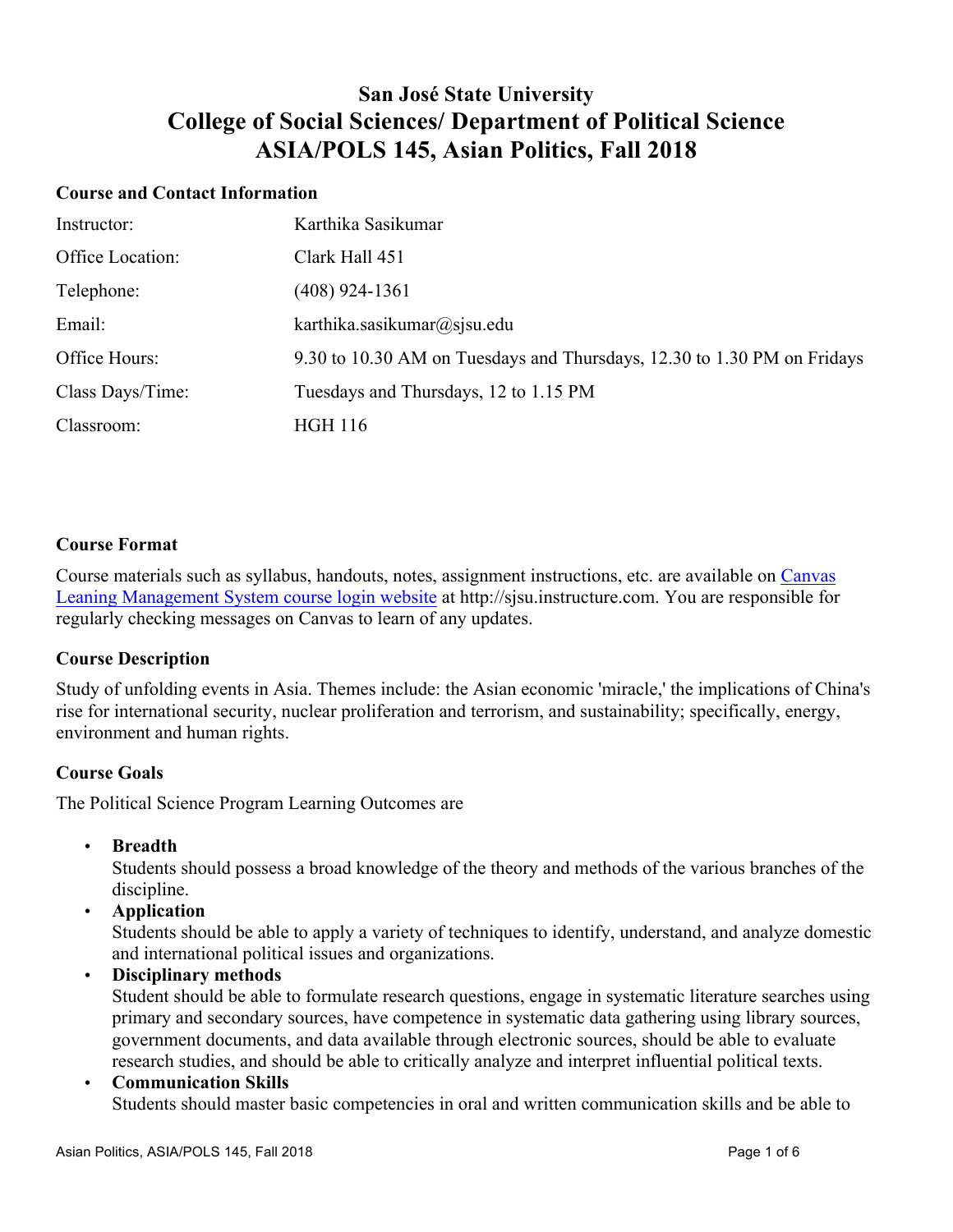apply these skills in the context of political science. This means communicating effectively about politics and/or public administration, public policy, and law.

• **Citizenship**

Students should acquire an understanding of the role of the citizen in local, state, national, and global contexts and appreciate the importance of lifelong participation in political processes.

#### **Course Learning Outcomes (CLO)**

Upon successful completion of this course, students will be able to:

- 1. Formulate and defend a position in oral and written argumentation
- 2. Write about Asian politics, demonstrating rhetorical awareness for a professional audience
- 3. Present their claims to an audience, using appropriate visual and verbal resources
- 4. Demonstrate awareness of basic facts and concepts about Asian politics
- 5. Demonstrate comprehension of course concepts, by relating them in written work to popular culture and current events

## **Required Texts/Readings**

#### **Textbook**

There is no textbook for the course. All readings and other required resources, such as videos, will be available on Canvas under Modules. If you are unable to access them, it is your responsibility to inform me at the earliest. Full citations for the articles and videos are provided in a separate document on Canvas.

#### **Course Requirements and Assignments**

| <b>CLO</b>     | <b>Assignment</b>               | <b>Points</b> | Due date         |
|----------------|---------------------------------|---------------|------------------|
|                | Online discussions              | $8x3 = 24$    | Various          |
|                | Participation in class          | 5             | Various          |
| 5              | Current events report           | 5             | September 25     |
| 4              | Midterm                         | 15            | October 2        |
| $\overline{2}$ | Professional writing assignment | 3             | October 16       |
|                | outline                         |               |                  |
| $\overline{2}$ | Professional writing assignment | 6             | November 8       |
|                | draft                           |               |                  |
| 2              | Peer review of writing          | 4             | November 27      |
|                | assignment                      |               |                  |
| 5              | Fiction report                  | 5             | November 20      |
| $\mathcal{E}$  | Oral presentation               | 8             | December 4 and 6 |
| $\overline{2}$ | Professional writing assignment | 10            | December 8       |
|                | final submission                |               |                  |
| 4              | Final exam                      | 15            | December 14      |

Success in this course is based on the expectation that students will spend, for each unit of credit, a minimum of 45 hours over the length of the course (normally three hours per unit per week) for instruction, preparation/studying, or course related activities, including but not limited to internships, labs, and clinical practica. Other course structures will have equivalent workload expectations as described in the syllabus.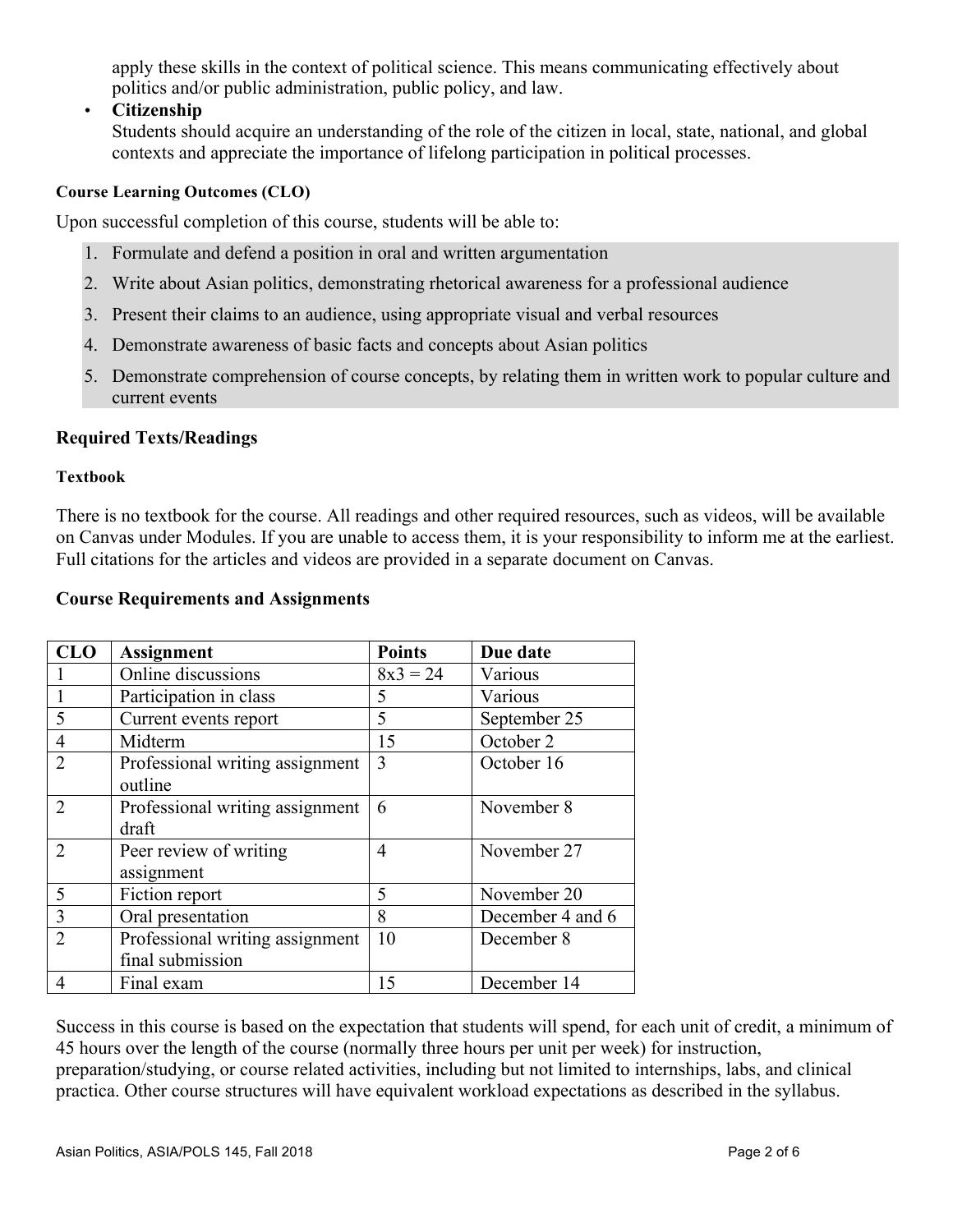#### **Final Examination or Evaluation**

The final exam will be an in-class, closed book exam for 75 minutes. It will consist of 20 short answer questions and one essay of approximately 500 words.

## **Grading Information**

All grades, including extra credit points, will be available on Canvas. Each assignment, including class participation, will have a specific rubric indicating the criteria that will be used in grading. Please make sure to read this before submitting your assignment. As per the Family Educational Rights and Privacy Act, I cannot discuss your grades via email. You must visit me during office hours, or make an appointment to discuss grades.

## **Classroom Protocol**

This is an upper-level course, therefore, I expect students to take responsibility for their educational experience. While attendance is not mandatory, a substantial percentage of your grade depends on your participation in class. You do not need to inform me about absences in class, unless you will be missing a graded activity and wish to re-take it. In those cases, you will need to provide a valid reason and be prepared to back it up with documents.

While in class, I expect you to have all electronic devices powered off. The use of cellphones, laptops, or tablets is not required or allowed in class. The only exception to this is in the case of student disability or dire emergency (please consult with me).

Expect to be called on, by name, in every class. Research has shown that active participation in class is more effective than passive listening for mastering the material. In addition, debating social issues in a civil manner is one of the learning outcomes for this course. To this end, please engage with the instructor and classmates in a manner that shows you are prepared to defend your viewpoint politely and reasonably; and that you are prepared to listen to others' viewpoints.

Please note that since this is a class about politics, there will (hopefully) be heated discussions. During these discussions, I may pose questions or make arguments that reflect various opinions. These questions or arguments need not be based on my personal convictions. My goal is to keep my own opinions out of the picture and create a positive learning experience for all. If you are concerned about the tone or content of class discussion, please contact me outside class.

## **University Policies**

Per University Policy S16-9, university-wide policy information relevant to all courses, such as academic integrity, accommodations, etc. will be available on Office of Graduate and Undergraduate Programs' Syllabus Information web page at http://www.sjsu.edu/gup/syllabusinfo/"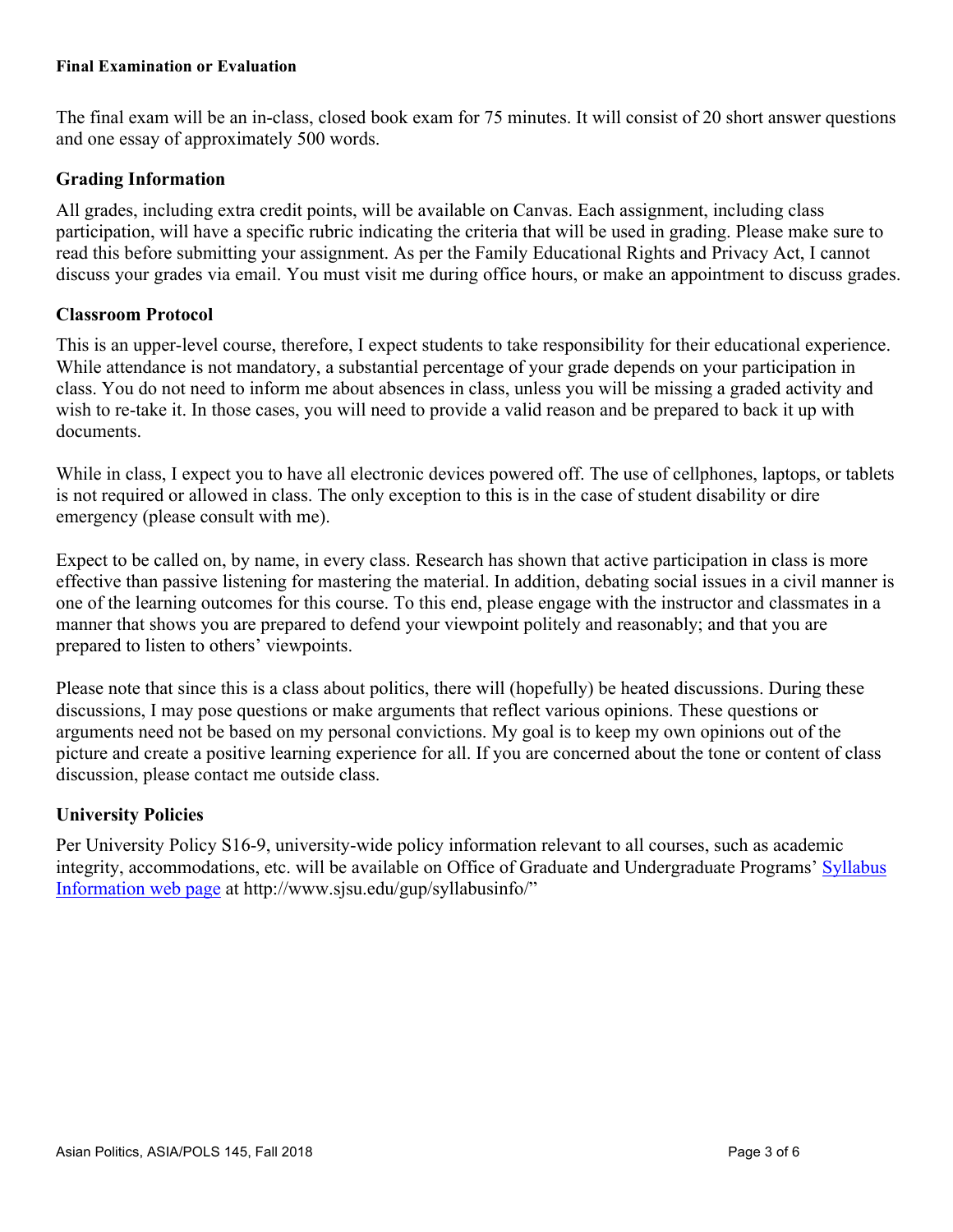# **ASIA/POLS 145 Asian Politics, Fall 2018**

*The schedule is subject to change with fair notice on Canvas Announcements*

## **Course Schedule**

| Week           | <b>Date</b>       | <b>Topics</b>              | <b>Readings</b>                        |
|----------------|-------------------|----------------------------|----------------------------------------|
| $\mathbf{1}$   | Aug<br>21<br>(T)  | Introduction               |                                        |
| $\mathbf{1}$   | Aug<br>23<br>(Th) | China-political            | 1. Pei 81-95<br>2. Economy 23-53       |
| $\overline{2}$ | Aug<br>28<br>(T)  | China-economics            | Huang 234-44 and 279-82                |
| $\overline{2}$ | Aug<br>30<br>(Th) | China-population           | White 1-15<br>$1_{\cdot}$<br>2. Hudson |
| $\overline{3}$ | Sep<br>4(T)       | Japan-political            | Morck and Nakamura, pages TBA          |
| $\overline{3}$ | Sep<br>6<br>(Th)  | Japan—economics            | Allinson 80-104                        |
| $\overline{4}$ | Sep<br>11<br>(T)  | Japan-population           | 1. Yoshimori & Green<br>2. Westervelt  |
| $\overline{4}$ | Sep<br>13<br>(Th) | South Korea-<br>economics  | Albert                                 |
| 5              | Sep<br>18<br>(T)  | South Korea-political      | Schuman                                |
| 5              | Sep<br>20<br>(Th) | South Korea-<br>population | Chung & Das Gupta                      |
| 6              | Sep<br>25<br>(T)  | North Korea                | 1. Tudor & Pearson 85-95<br>2. Song    |
| 6              | Sep<br>27<br>(Th) | Comparisons                | Minzner Ch. 5                          |
| $\overline{7}$ | Oct 2<br>(T)      | <b>MIDTERM</b>             |                                        |
| $\tau$         | Oct 4<br>(Th)     | Singapore                  | Hill & Lian, Chapter 1                 |
| 8              | Oct 9             | Singapore                  | Low et. al.                            |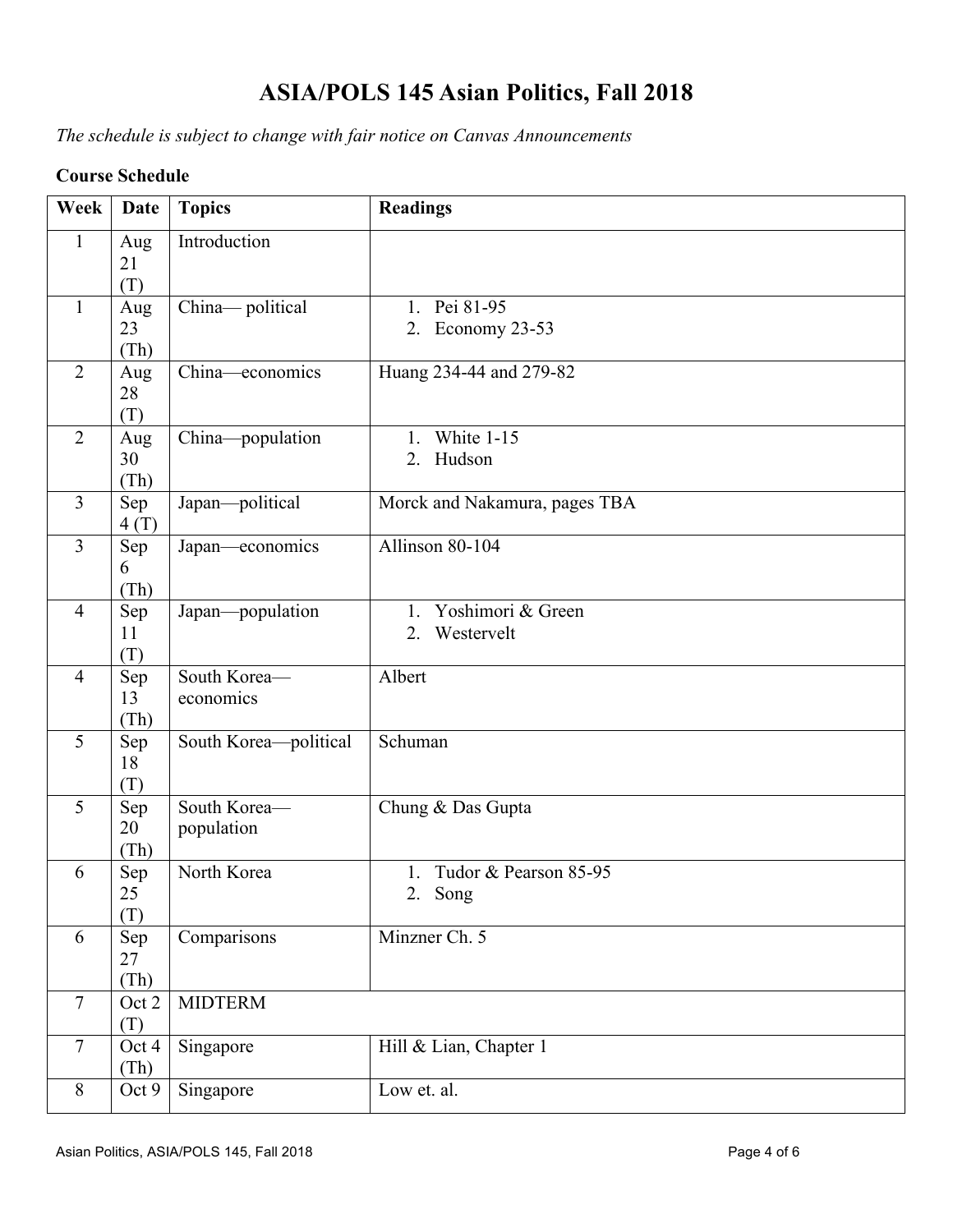| Week | Date                 | <b>Topics</b>          | <b>Readings</b>                      |
|------|----------------------|------------------------|--------------------------------------|
|      | (T)                  |                        |                                      |
| 8    | Oct                  | India-population       | Anukriti and Dasgupta 1-18           |
|      | 11                   |                        |                                      |
| 9    | (Th)<br>Oct          | India-economics        | Dreze and Sen, Ch. 2                 |
|      | 16                   |                        |                                      |
|      | (T)                  |                        |                                      |
| 9    | Oct                  | India-political        | Ahuja and Chhibber                   |
|      | 18<br>(Th)           |                        | Guest lecture by Dr. Gilles Verniers |
| 10   | Oct                  | Pakistan-political     | Macdonald 233-47                     |
|      | 23                   |                        |                                      |
| 10   | (T)<br>Oct           | Pakistan-economics     |                                      |
|      | 27                   |                        | Siddiqa Ch. 10                       |
|      | (Th)                 |                        |                                      |
| 11   | Oct                  | Pakistan-population    | Rouse                                |
|      | 30<br>(T)            |                        |                                      |
| 11   | $\operatorname{Nov}$ | Afghanistan            | Barfield                             |
|      |                      |                        |                                      |
|      | (Th)                 |                        |                                      |
| 12   | <b>Nov</b><br>6(T)   | Afghanistan            | Mukhopadhyay & Brown                 |
| 12   | <b>Nov</b>           | Vietnam                | London                               |
|      | 8                    |                        |                                      |
| 13   | (Th)<br><b>Nov</b>   | Vietnam                | Cling et. al.                        |
|      | 13                   |                        |                                      |
|      | (T)                  |                        |                                      |
| 13   | <b>Nov</b>           | Burma/Myanmar-         | 1. Dearn                             |
|      | 15<br>(Th)           | political              | 2.<br>Beech<br>3.<br>Wansai          |
| 14   | <b>Nov</b>           | Burma/Myanmar-         | Wade                                 |
|      | 20                   | economy                |                                      |
|      | (T)                  |                        |                                      |
| 14   | <b>Nov</b><br>22     | No class--Thanksgiving |                                      |
|      | (Th)                 |                        |                                      |
| 15   | <b>Nov</b>           | Australia              | Moran                                |
|      | 27                   |                        |                                      |
| 15   | (T)<br><b>Nov</b>    | <b>TBA</b>             |                                      |
|      | 29                   |                        |                                      |
|      | (Th)                 |                        |                                      |